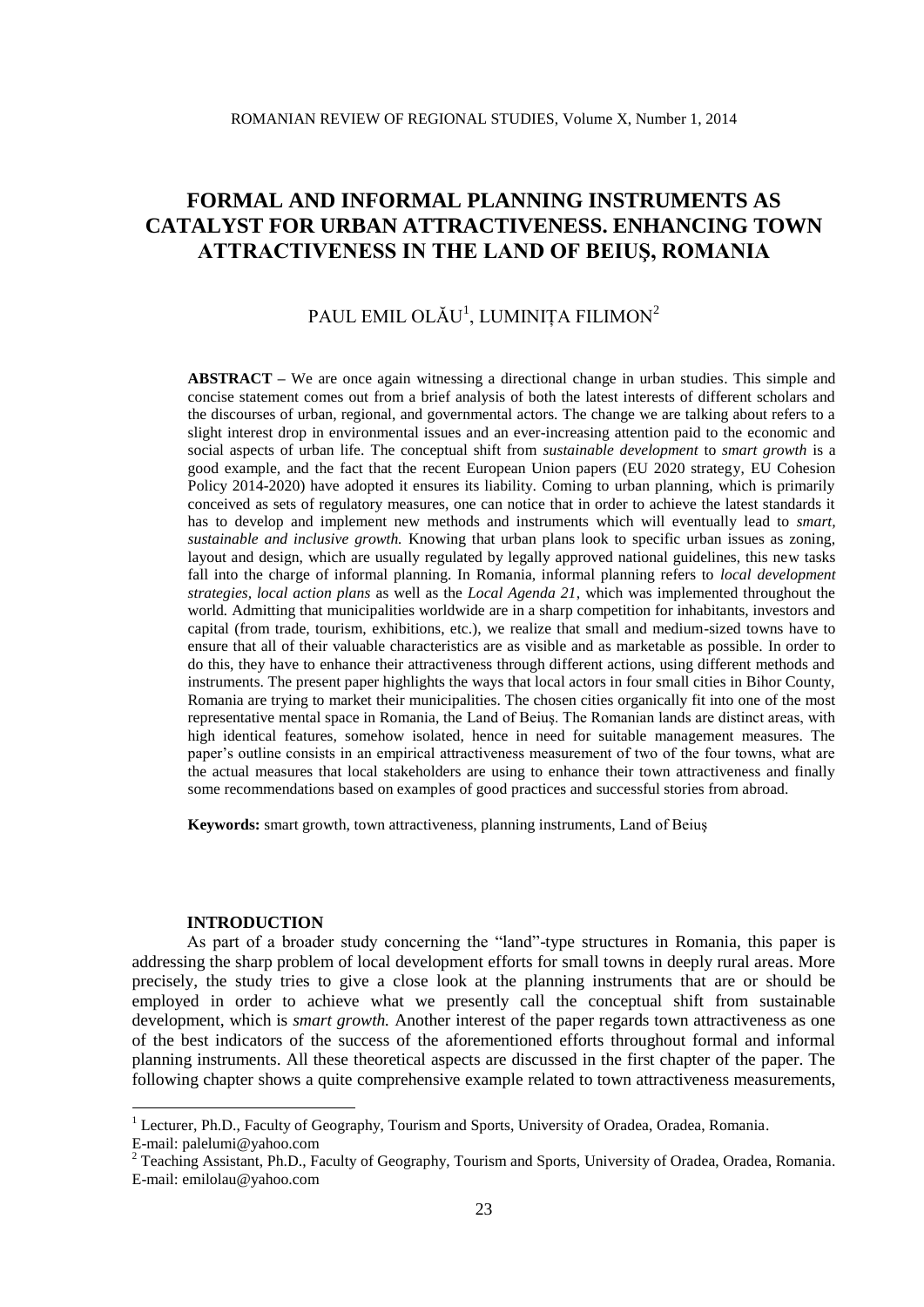and how measuring a town attractiveness can influence the future governing actions. The last chapter lists the main features of the local planning instruments in two of the four urban municipalities within the Land of Beiuş and then conducts an empirical assessment of the measures they applied. Discussions at the end of the paper show some of the main drawbacks regarding the attractiveness of the two towns and launch three more questions that could make the subject of a future study.

# **FROM SUSTAINABLE DEVELOPMENT TO SMART GROWTH**

We are once again witnessing a directional change in urban studies. The change we are talking about refers to a slight interest drop in environmental issues and an ever-increasing attention paid to the economic and social aspects of urban life. *Smart growth* is a good example, and the fact that the recent European Union papers (EU 2020 strategy, EU Cohesion Policy 2014-2020) have adopted it ensures its liability. The term itself shows that we are facing an important change in urban studies and practice, as even the new EU 2020 strategy is called *A Strategy for Smart, Sustainable and Inclusive Growth* (2010). More than a glossology change, the new approach brings in the importance of economic and social progress using terms like productivity and social market economy for all EU members. The strategy puts forward three mutually reinforcing priorities:

- *Smart growth*: developing an economy based on knowledge and innovation;
- *Sustainable growth*: promoting a more resource efficient, greener and more competitive economy;
- *Inclusive growth*: fostering a high-employment economy delivering social and territorial cohesion.

One can see that putting knowledge and innovation economy first means that EU is struggling to overcome the drawbacks of the economic and financial crisis. However, the two following priorities are still centred on economy: resource efficient, greener and more competitive economy for *sustainable growth* and high-employment economy delivering social and territorial cohesion for *inclusive growth.* Furthermore, the strategy is charging: "all national, regional, and local authorities should implement the partnership, closely associating parliaments, as well as social partners and representatives of civil society, contributing to the elaboration of national reform programmes as well as to its implementation".

Originating from the American literature, "smart growth" is defined as a response to urban sprawl, throughout various measures such as:

- placing limits on the outward extension of future growth
- financing the additional infrastructure needed to deal with growth and maintain existing systems properly
- reducing dependency on private automotive vehicles, especially one-person cars
- promoting compact, mixed-used development
- creating significant financial incentives for local governments to adopt "smart growth" planning within ground rules laid out by the state government
- adopting fiscal resource sharing among localities
- deciding who should control land-use decisions
- adopting faster project application approval processes, providing developers with greater certainty and lower project carrying costs
- creating more affordable housing in outlying new-growth areas
- developing a public-private consensus-building process
- preserving large amounts of open space and protecting the quality of the environment
- redeveloping inner-core areas and developing infill sites
- removing barriers to urban design innovation in both cities and new suburban areas
- creating a greater sense of community within individual localities and neighbourhoods and a greater recognition of regional interdependence and solidarity (Downs, 2001).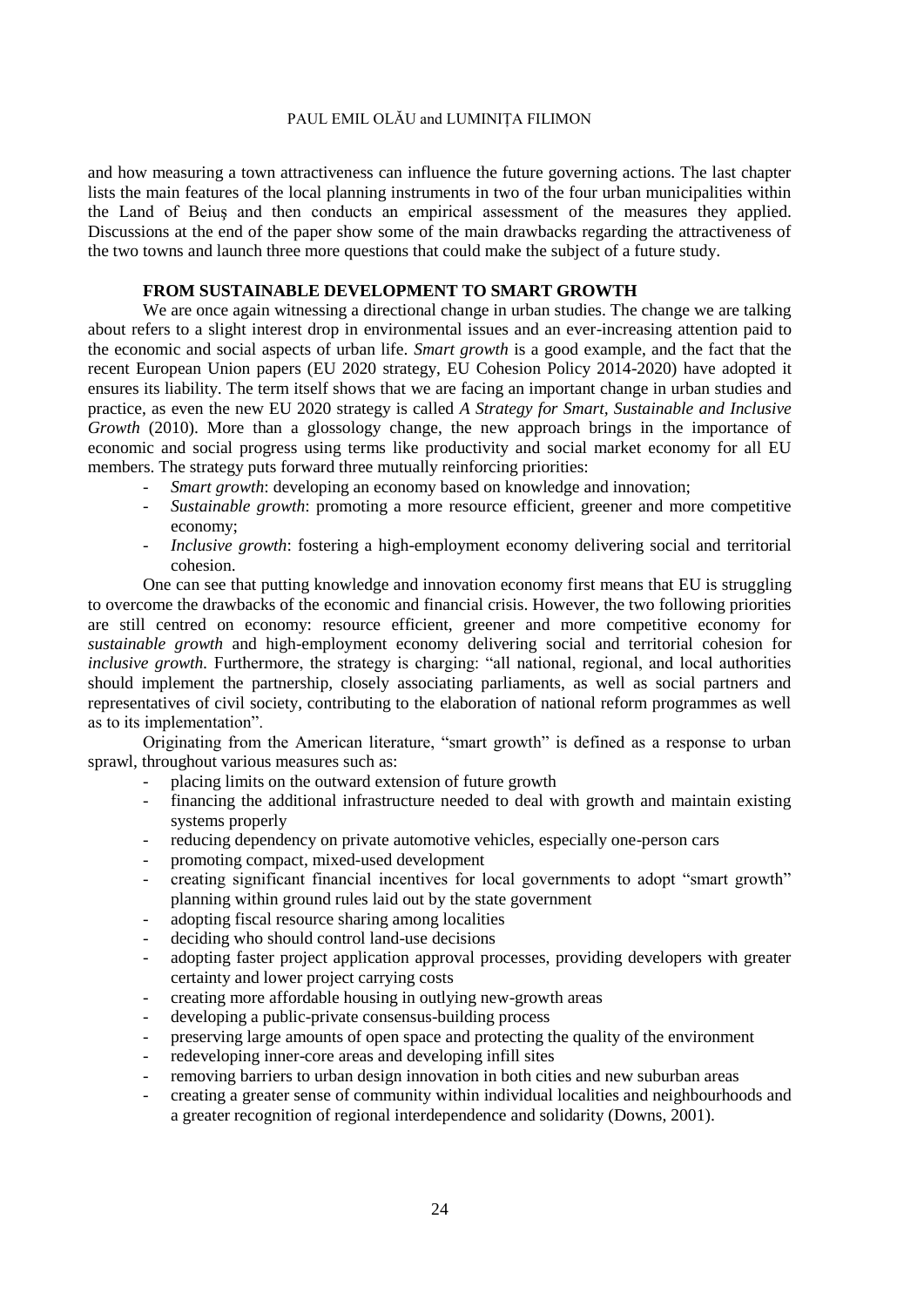# **URBAN ATTRACTIVENESS AS SUCCESS INDICATOR FOR SMART PLANNING INSTRUMENTS**

Competition among territories is not a nowadays fact, but a quite historical one. People have been migrating from poorer and less attractive territories to richer, sufficient ones from ancient times, without necessarily becoming aware of the attractiveness of places. However, recent studies showed that trying to understand people's needs can significantly improve town attractiveness, making thus the study of the subject a must for the decision making process at both local and central level.

Shimomura and Matsumoto (2010) state that we are facing a profound change in the mode a city is governed, triggered by competition among cities. The authors are describing the change as a "shift from a managerial mode of governance, which had been primarily concerned with provision of social welfare services and control of private activities, to that of entrepreneurialism, strongly characterized by a pro-economic growth strategic approach".

The first to be interested in this subject were the sociologists and the geographers, trying to identify the causes for different societal issues and demographical trends. Later on, economists showed that place attractiveness is a major factor for an investment's success or failure. Recently, scholars and practitioners in town and country planning launched an in-depth analysis on the subject, looking at several factors that define town attractiveness such as environmental and aesthetic issues, demographical and social issues and, last but not least, economic and political issues. Identifying all the variables and trying to quantify them seems to be the aim of different studies reaching the subject. However, one should admit that it might be very difficult to classify a town as attractive or unattractive from all points of view and for all demographical categories.

As far back as 1992, the *European Urban Charter* describes an ideal city as "one which succeeds in reconciling the various sectors and activities that take place (traffic, living working and leisure requirements); which safeguards civic rights; which ensures the best possible living conditions; which reflects and is responsive to the lifestyles and attitudes of its inhabitants; where full account is taken of all those who use it, who work or trade there, who visit it, who seek entertainment, culture, information, knowledge, who study there".

According to Park (2005), urban attractiveness designates "cities' competition to attract industries and capital investments to improve their local economic situations by creating employment and tax income for city".

The papers of the *International Symposium* "*Enhancing City Attractiveness for the Future*" (2005) define city attractiveness as the "ability to attract factors necessary for economic development" and treat it as "an important indicator of its potential for future economic success".

According to van der Berg et al. (1999), "an attractive city is composed of basic elements and distinguishing elements. To the first category belong such qualities as a clean and respectable environment, a varied and high quality housing supply a good internal accessibility. Basic elements are the indispensable ingredients for an attractive city. Distinguishing elements determine the city's position and status. Unusual buildings (so-called landmarks), museums and attractions serve as such".

Another study on the subject, *Concept, Directions and Practice of City Attractiveness Improvement* (Sinkienė, Kromalcas, 2010), shows that urban attractiveness is not the same for different subjects and it depends on their specific needs and activities. However, the authors are highlighting the importance for a city to understand and decide which group needs what measures before any action is taken. Municipalities seeking to manage their attractiveness have to set its target groups in order to achieve its long-term socio-economic growth and higher competitiveness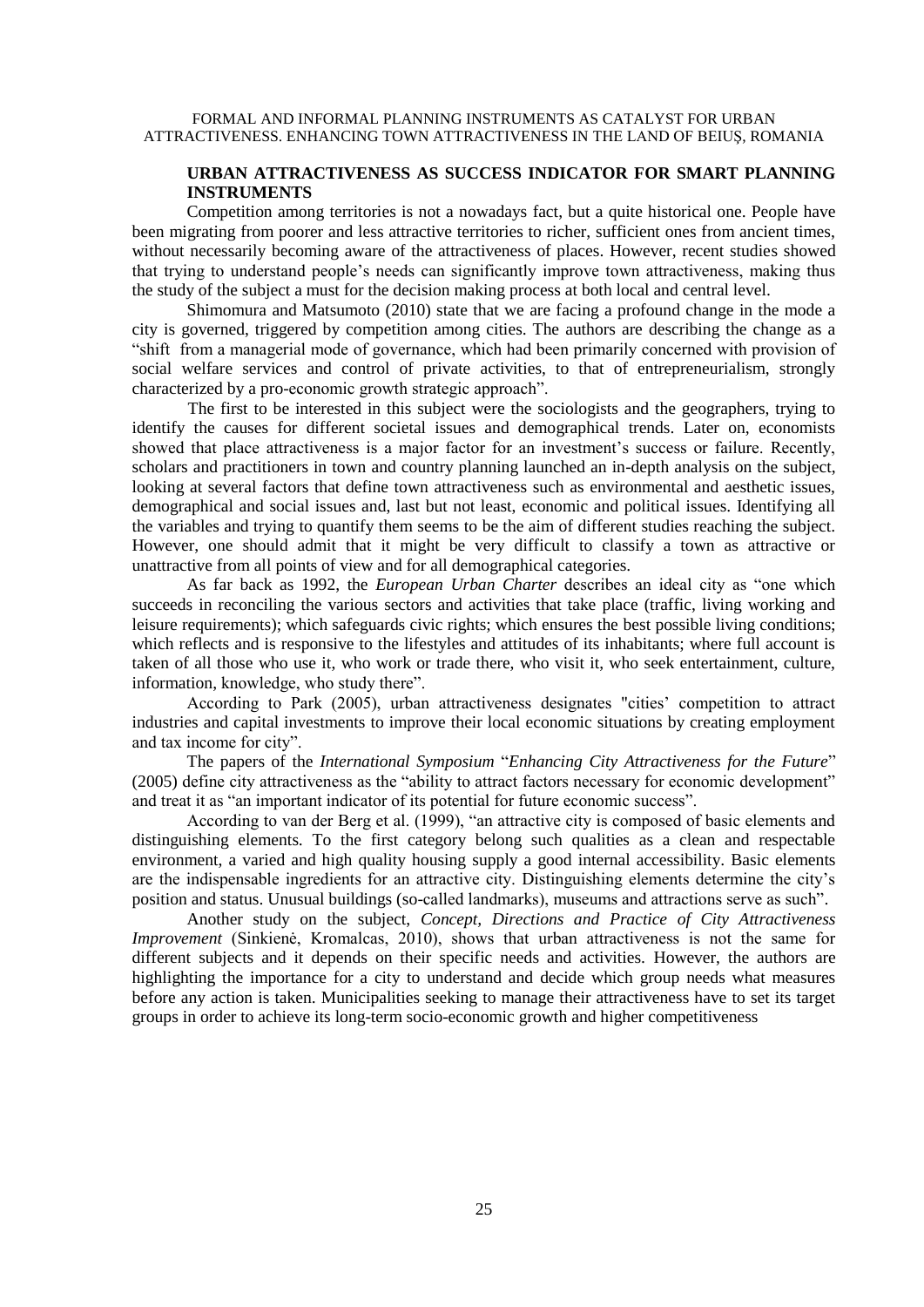| <b>Target group</b>     | Sub-groups                                                                                                                                                                  |  |  |  |  |  |  |
|-------------------------|-----------------------------------------------------------------------------------------------------------------------------------------------------------------------------|--|--|--|--|--|--|
| <b>Visitors</b>         | Business visitors (attending a business meeting or convention,<br>checking out a site, coming to buy or sell something)<br>Non-business visitors                            |  |  |  |  |  |  |
| Residents and employees | Professionals (scientists, physicians, etc.)<br>Skilled workers<br>Wealthy individuals<br><b>Investors</b><br>Entrepreneurs<br>Unskilled workers (domestic, migrants, etc.) |  |  |  |  |  |  |
| Business and industry   | Heavy industry<br>"Clean" industry (assembly, high-tech, service companies, etc.)<br>Entrepreneurs                                                                          |  |  |  |  |  |  |
| <b>Export markets</b>   | Other localities within domestic markets<br>International markets                                                                                                           |  |  |  |  |  |  |

**Table 1.** *The four main target markets according to Sinkienė and Kromalcas, 2010*

# **MEASURING CITY ATTRACTIVENESS. WHAT METHODES, WHAT INSTRUMENS?**

One of the most impressive attempts to measure the world's cities attractiveness is definitely the "Global Power City Index" (2009), a study issued by the Institute for Urban Strategies and the Mori Memorial Foundation. The work was called "the first Japan-based comprehensive ranking of the world's major cities" and its objective is to show people the features of 35 major cities around the world in order to encourage them to reconsider city attractiveness. Another goal of the research is to serve as a tool for establishing urban strategies for Tokyo and the other 34 cities. Subsequently, a scenario analysis was applied for Tokyo in order to see a future ranking assuming that the city managed to overcome its weaknesses highlighted in its new urban strategies.

The research was conducted upon two major perspectives: function-specific ranking and actors-specific ranking. The first perspective is listing 69 indicators (Figure 1) related to six main functions of each 35 cities such as Economy, Research & Development, Cultural Interaction, Livability, Ecology and Natural Environment, and Accessibility. The second perspective is listing different expectations and priorities of five major urban actors such as Managers, Researchers, Artists, Visitors, and Residents. Seen that each actor has different priorities based on occupation, defined as *factors* (33 identified), when merging the 69 indicators with the 33 factors under a matrix, we have a final score for the actors-specific ranking for each of the 35 cities.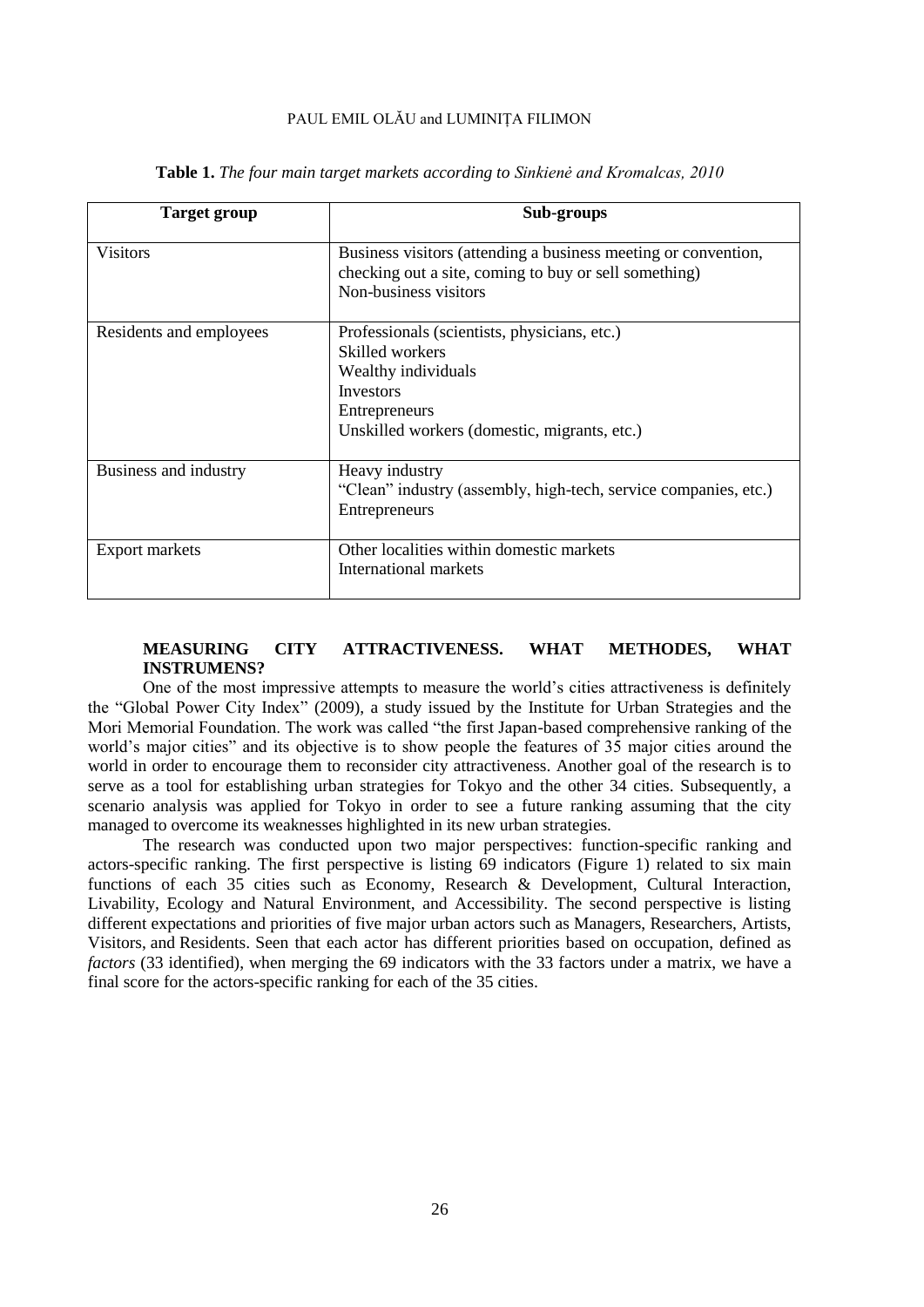

**Figure 1.** *The comprehensive ranking scheme by funtions* Source: Global Power City Index, 2009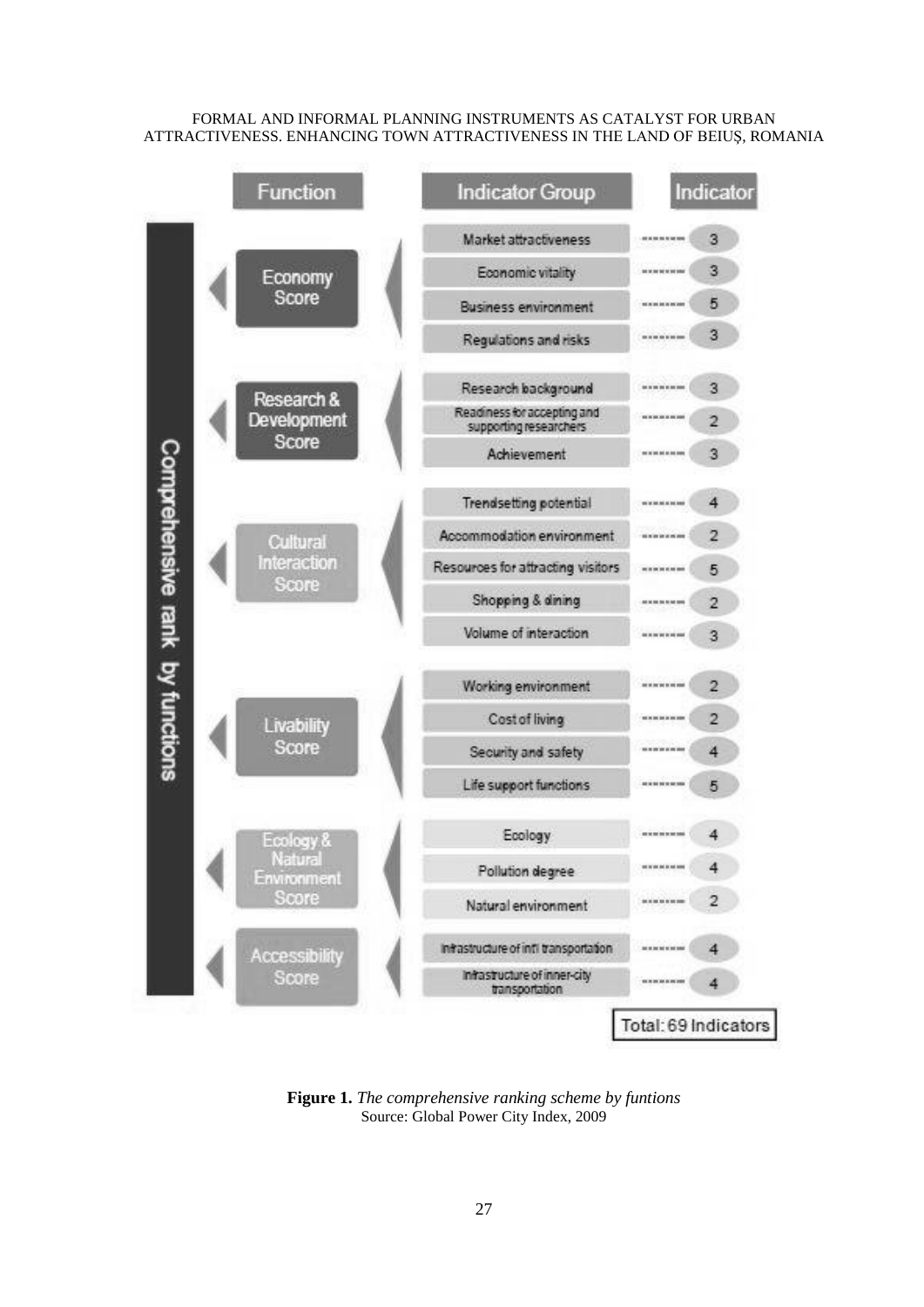# **FORMAL AND INFORMAL PLANNING INSTRUMENTS. WICH ONE TO USE IN ORDER TO ENHANCE TOWN ATTRACTIVENESS IN THE LAND OF BEIUŞ?**

Coming to urban planning, which is primarily conceived as sets of regulatory measures, one can notice that in order to achieve the latest standards it had/has to develop and implement new methods and instruments which will eventually lead to *smart, sustainable and inclusive growth.* Knowing that urban plans look to specific urban issues as zoning, layout and design, which are usually regulated by legally approved national guidelines, this new tasks fall into the charge of informal planning. In Romania, informal planning refers to *local development strategies, local action plans* as well as the *Local Agenda 21*, implemented throughout the world*.*

Trying to analyze the problem of formal planning instruments, one has to understand that it is very difficult for practitioners to work "smart" with only these inflexible, stiff tools. Land use plans have little if at all proactive, strategic features, yet they have the capacity to designate important changes within our built environment. These changes will eventually trigger social and economic changes, affecting though an entire neighbourhood or local community. In fact, they are transmitting certain political decisions, without showing the decision process or the involved decision factors. Complying with general and particular guidelines, the law provides that plans be subject to public opinion. However, the rude public is not fully aware of both the rationale behind the changes that a plan shows, and the effects that the changes are about to trigger.

The case of Nucet and Vaşcău, two of the four urban municipalities in the Land of Beiuş, shows the fully obsolete character of the aforementioned formal planning instruments. Both Nucet and Vaşcău have a long-standing industrial history. The first one was known by the Romans for its gold and silver ores 20 centuries ago; the second one was an important medieval Bourg. Being located in a mountain area, both towns had no or little agricultural resources, fact that only prompted the communist regime to reinforce their industrial character, through the forced industrialization process. The collapse of the heavy industry units that they built proved that the communists did not really look at the sustainability of their endeavour when transforming the picturesque, mountainous area into an industrial site. The four-decade time span of mono-industrial activity left behind masses of unemployed, high-qualified workers coming from the insolvent industrial units at the fall of the communism. Even now, more than two decades after the events, things are evolving very slowly, partly due to the limited resources of the two towns, partly to the inappropriate or insufficient measures that were taken by the policymakers (Prasca, 2013). According to PDR Nord-Vest<sup>3</sup> 2007-2013, the two towns are designated regional poverty poles within the Apuseni Mountains area.

Coming back to the formal planning instruments, one should admit that the physical shape, together with the actual uses of a town's land, is accountable for the different generated landscapes. Although the landscape itself is one of the factors influencing the town attractiveness, "it speaks" a lot about other aspects such as economic vitality, accommodation environment and resources for attracting visitors, working environment, and security and safety, natural environment and infrastructure facilities, etc. Figure 2 gives us some hints about some of the factors that affect the attractiveness of Vaşcău. The pictures aside the aerial image are snapshots of some of the town's most eloquent landscapes, successfully depicting factors that we have to consider when conducting an attractiveness assessment. Without getting more into details, the images are giving us a quite clear idea of what land use planning measures can or should do for these towns.

The informal planning instruments, on the other hand, are represented here by the local development strategies of the two towns. Our analysis consisted in looking at several aspects related to the target groups showed in Table 1, namely if they were considered by the strategies and what measures were there taken to meet each target group's requirement.

The local development strategy of Nucet is listing eight strategic directions: (1) developing and updating the local infrastructure, (2) creating an investor-friendly environment, (3) drafting and implementing the town branding strategy, (4) raising public engagement in the town's life, (5) fostering the fund attracting process, (6) modernizing public services, (7) initiating town twinning

1

<sup>&</sup>lt;sup>3</sup> Regional Development Plan of the North-West Development Region.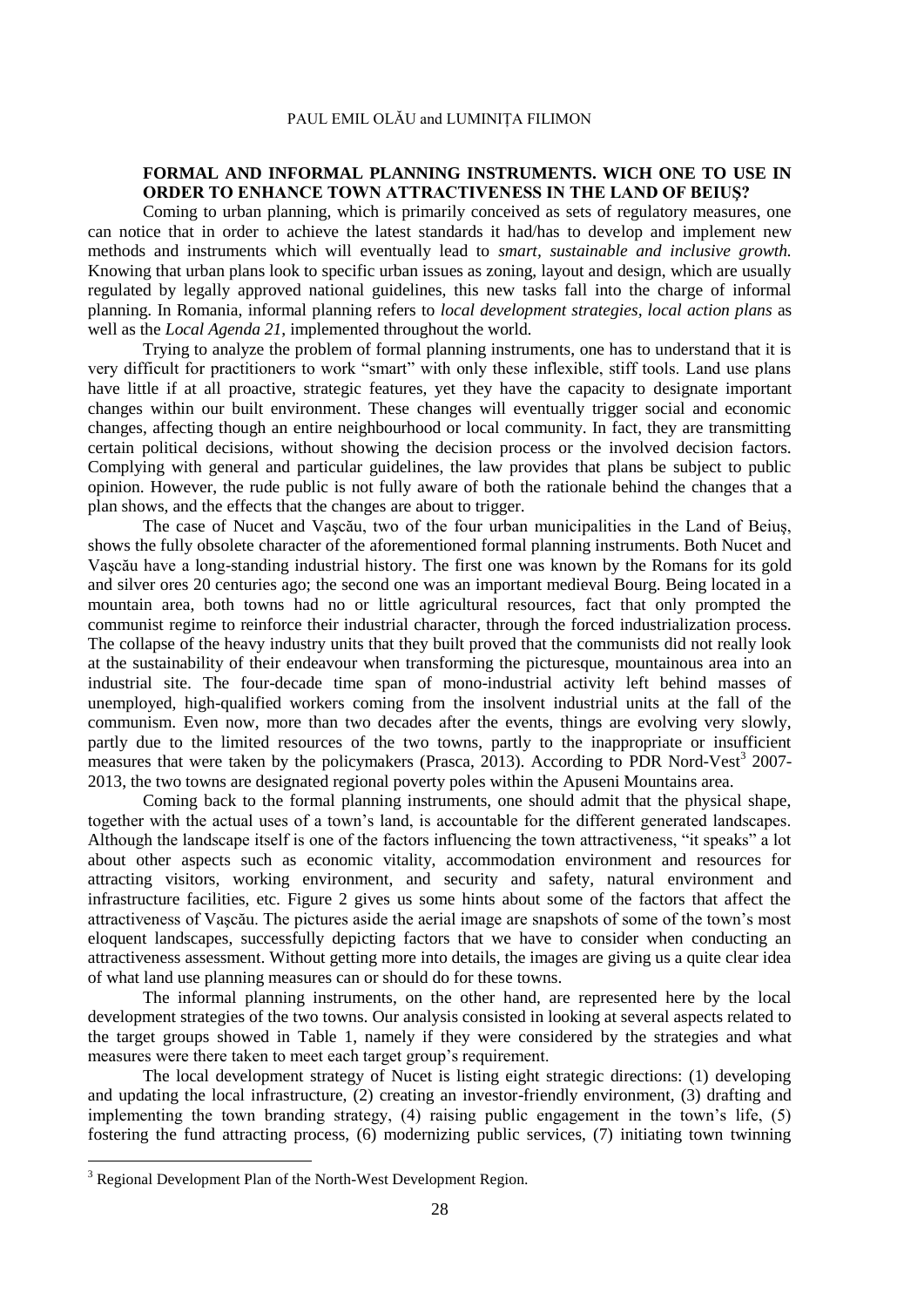projects, and (8) cultivating the civic spirit among citizens. Unfortunately, we could not see a set of "smart" objectives and measures, neither any financial tool to be used in order to implement the objectives. Thus, the strategy has no *action plan*, which is the part of a strategy where aspects like actions to be taken, the timetable, and the funding sources are displayed.



**Figure 2.** *Specific landscapes in the town of Vaşcău* Source: Prasca, 2013

The analysis of the matrix showing the target groups and the strategic directions is presented in Table 2.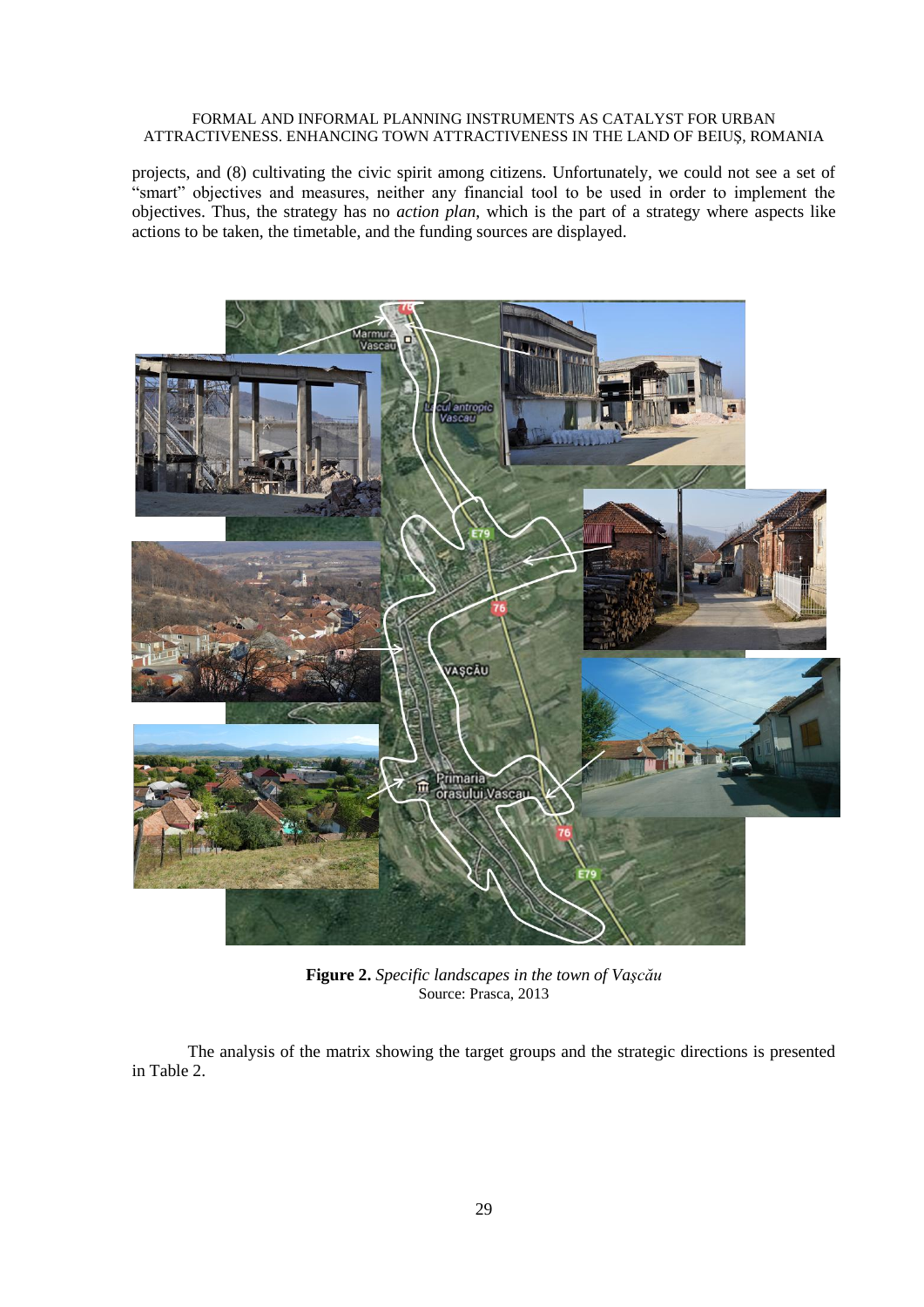|                                  |                              | <b>Strategic directions</b> |                              |                          |                              |              |                          |                          |              | Total/          |
|----------------------------------|------------------------------|-----------------------------|------------------------------|--------------------------|------------------------------|--------------|--------------------------|--------------------------|--------------|-----------------|
| <b>Target</b><br>group           | Sub-group                    | 1                           | $\overline{2}$               | $\mathbf{3}$             | 4                            | 5            | 6                        | 7                        | 8            | target<br>group |
| <b>Visitors</b>                  | <b>Business visitors</b>     | $\mathbf{x}$                | X                            | X                        | $\overline{\phantom{0}}$     | X            | X                        | $\mathbf{x}$             | -            | 6               |
|                                  | Non-business visitors        | $\mathbf{x}$                | $\qquad \qquad \blacksquare$ | X                        | $\overline{\phantom{0}}$     | X            | $\mathbf x$              | $\mathbf{x}$             | -            | 5               |
| Residents<br>and<br>employees    | Professionals                | $\mathbf{x}$                | $\mathbf{x}$                 | X                        | $\mathbf{x}$                 | $\mathbf x$  | $\mathbf x$              | $\overline{\phantom{a}}$ | $\mathbf{x}$ | 7               |
|                                  | Skilled workers              | X                           | X                            | X                        | $\mathbf{x}$                 | $\mathbf{x}$ | $\mathbf x$              | $\overline{\phantom{a}}$ | X            | 7               |
|                                  | Wealthy individuals          | X                           | $\qquad \qquad \blacksquare$ | X                        | X                            | X            | X                        | $\qquad \qquad -$        | X            | 6               |
|                                  | Investors                    | $\mathbf{x}$                | $\mathbf{x}$                 | $\mathbf x$              | $\mathbf{x}$                 | $\mathbf x$  | $\mathbf x$              | $\mathbf{x}$             | $\mathbf{x}$ | 8               |
|                                  | Entrepreneurs                | $\mathbf{x}$                | $\mathbf{x}$                 | X                        | $\mathbf{x}$                 | $\mathbf x$  | $\mathbf x$              |                          | $\mathbf{x}$ | 7               |
|                                  | Unskilled workers            | X                           | -                            | $\overline{\phantom{0}}$ | X                            | X            | X                        | $\overline{\phantom{a}}$ | X            | 5               |
| <b>Business</b><br>and industry  | Heavy industry               | $\mathbf{x}$                | $\mathbf{x}$                 | $\mathbf x$              | $\qquad \qquad \blacksquare$ | $\mathbf x$  | $\overline{\phantom{0}}$ | $\qquad \qquad -$        | -            | 4               |
|                                  | Clean industry               | X                           | $\mathbf{x}$                 | $\mathbf x$              | $\overline{\phantom{0}}$     | $\mathbf x$  | ۰                        | $\overline{\phantom{a}}$ | -            | $\overline{4}$  |
|                                  | Entrepreneurs                | X                           | $\mathbf{x}$                 | X                        | $\overline{\phantom{0}}$     | X            | X                        | $\qquad \qquad -$        | -            | 5               |
| Export<br>markets                | Domestic markets             | -                           | $\mathbf{x}$                 | $\mathbf x$              | $\overline{\phantom{0}}$     | X            | $\overline{\phantom{0}}$ | $\mathbf{x}$             | -            | 4               |
|                                  | <b>International markets</b> | -                           | X                            | $\mathbf x$              | -                            | $\mathbf x$  | ۰                        | X                        | -            | 4               |
| <b>Total/strategic direction</b> |                              | 11                          | 10                           | 12                       | 6                            | 13           | 9                        | 5                        | 6            |                 |

**Table 2.** *The target group/strategic direction matrix for Nucet town*

One can notice that only one of the eight strategic directions is found interesting by all groups and sub-groups, namely fostering the fund attracting process. The less important for the majority of actors is strategic direction 7, initiating town twinning projects. On the other hand, when looking at the target groups, investors seem to be interested by all of the strategic directions designated by the local development strategy. Oppositely, industry and export markets seem to be directly affected only by a few of the municipality's strategic directions.

#### **DISCUSSION AND RECOMMENDATIONS**

If large cities engaged in the sharp competition triggered by globalization are gaining more and more citizens, tourists, investments, and students, small towns have to fight back hard in order to keep the ones they have.

It is obvious that young people will leave small town for larger ones, with higher education facilities, but how to convince the graduates to return as professionals and skilled workers and contribute to the local "smart growth" should be a high priority on every town's agenda. Generally, a city/town has to meet all family members' expectations (affordable housing, jobs, leisure, education, urban amenities, and public services) in order to be attractive to residents. The residents of the two towns are definitely expecting cleaner and safer environments, a better access to employment, high quality education and medical service, and high quality cultural activities, too.

Investors, on the other hand, are looking for good accessibility, acceptable land prices, sufficient and skilled workforce, legal and financial incentives and, of course, new customers, suppliers and partners. As highly industrialized towns, both Nucet and especially Vaşcău have important industrial land resources, which can be developed for production or services purposes. Coming to labour force, the ex-industrial workers are probably not a first choice for services but could work for the clean industry sector.

Visitors will first look at accommodation facilities (quality, price, accessibility), and depending on their travel reason, will be interested in the business environment or the natural or manmade landmarks. Architecture, culture, restaurants, and travel and parking facilities could become important features for the town attractiveness, too. With an outstanding natural environment, Nucet has developed a trippery ski resort – Vârtop holyday village. Vaşcău, on the other hand, has more cultural objectives to show, such as old wooden churches and ancient crafts like chalk making. The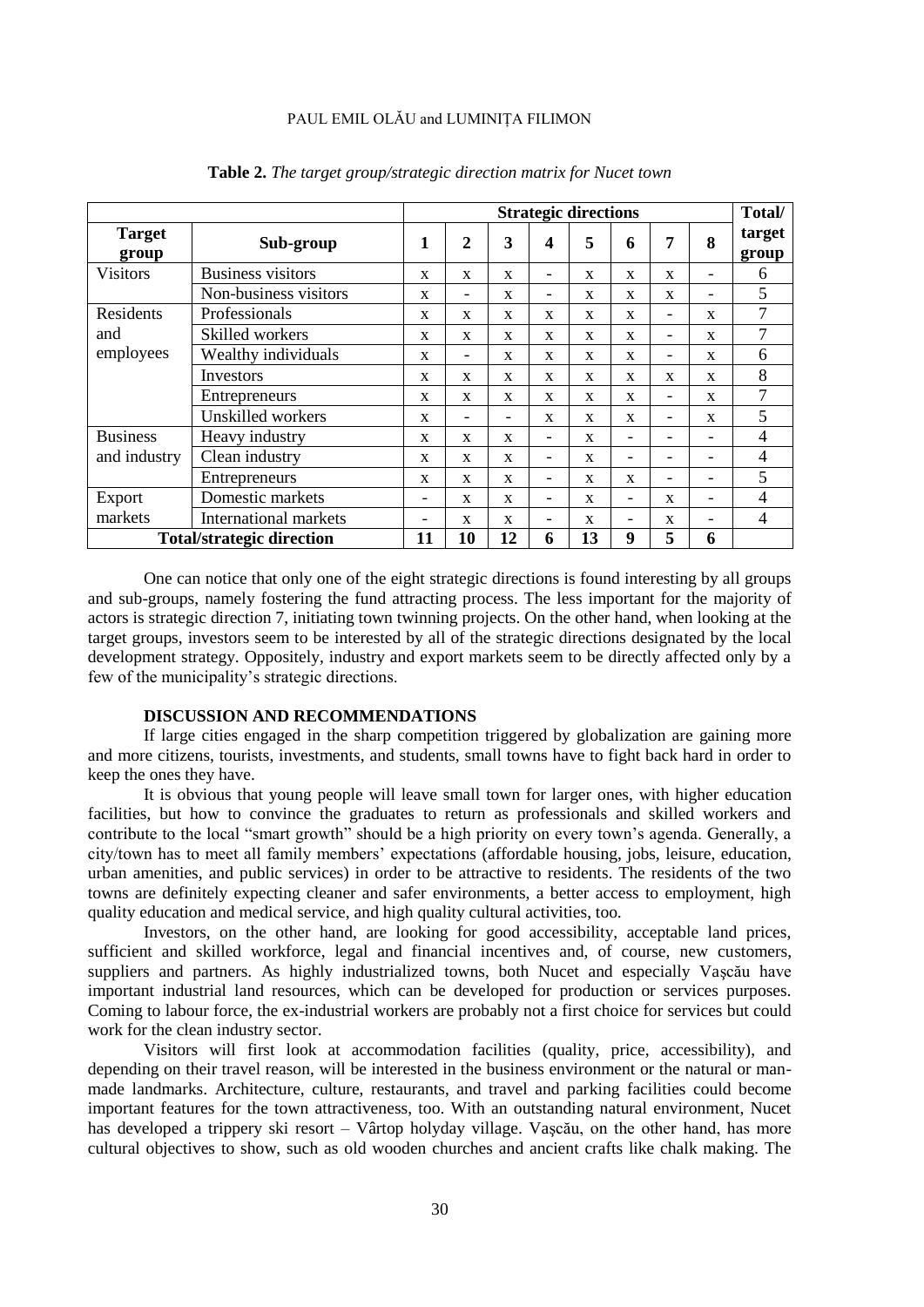latest authorities' measure to promote tourism within the area is to create two info points in each of the two towns.

However, the most important thing for the two towns seems to be the development of a deep understanding of their assets, values, identity features, and cultural heritage. Only after that, they will be able to forge a distinctive new image of their places, and start attracting residents, businesses and visitors.

Meanwhile, enhancing the two towns' attractiveness should be the result of public debates between all the community members, from politicians to private and to civil society, whether organized or not as NGOs.

Without pretending that the subject is entirely clarified, the three questions arising from the Shimomura and Matsumoto's paper (2010) could be addressed to the two municipalities:

(1) How to give stakeholders incentive to contribute to the enhancement of physical urban environment?

(2) How to mobilise urban assets and resources strategically and achieve synergetic effects to the enhancement of physical urban environment?

(3) How to reduce social costs associated with public intervention to enhance urban environment?

#### **ACKNOWLEDGMENTS**

This contribution contains the results of the research project PN II, TE\_287, no. 75/2010.

#### **REFERENCES**

BERG VAN DER L, MEER VAN DER J., OTGAAR, H. J. A. (1999), *The attractive city. Catalyst for economic development and social redevelopment*, European Institute for Comparative Urban Research (EURICUR), Erasmus University, Rotterdam.

DOWNS, A. (2001), *What does smart grawth really means?*, in: Forseight, vol. 8, no. 2.

- PARK, J. (2005), *Comprehension of urban consumption spaces in strategies for urban attractiveness improvement,* Laboratoire CRETEIL, Institut d'Urbanisme de Paris, Université Paris XII, http://urbanisme.u-pec.fr/servlet/com.univ.collaboratif.utils.LectureFichiergw?ID\_FICHIER= 1259766016706.
- PRASCA, M. L. (2013), *Dezvoltarea orașelor monoindustriale mici. Studiu comparativ Nucet - Vașcău* [The Development of Small-Sized Mono-industrial Towns. Comparative Study between Nucet and Vaşcău]*,* Doctoral thesis, University of Oradea, Oradea.
- SHIMOMURA, T., MATSUMOTO, T. (2010), *Policies to Enhance the Physical Urban Environment for Competitiveness. A New Partnership between Public and Private Sectors*, OECD Regional Development Working Papers, vol. 1, OECD Publishing.
- SINKIENĖ, J., KROMALCAS, S. (2010), *Concept, Directions and Practice of City Attractiveness Improvement*, Public Policy and Administration, no. 3.
- \*\*\* (1992), *European Urban Charter*, The Council of Europe's Standing Conference of Local and Regional Authorities of Europe, Strasbourg, https://wcd.coe.int/ViewDoc.jsp?id=887405.
- \*\*\* (2005), *Papers of the International Symposium* "*Enhancing City Attractiveness for the Future*", 2- 3 June, 2005 Nagoya Congress Centre, Japan.
- \*\*\* (2009), *Global Power City Index 2009*, Institute for Urban Strategies and the Mori Memorial Foundation, http://www.mori-m-foundation.or.jp/english/research/project/6/pdf/GPCI2009\_ English.pdf.